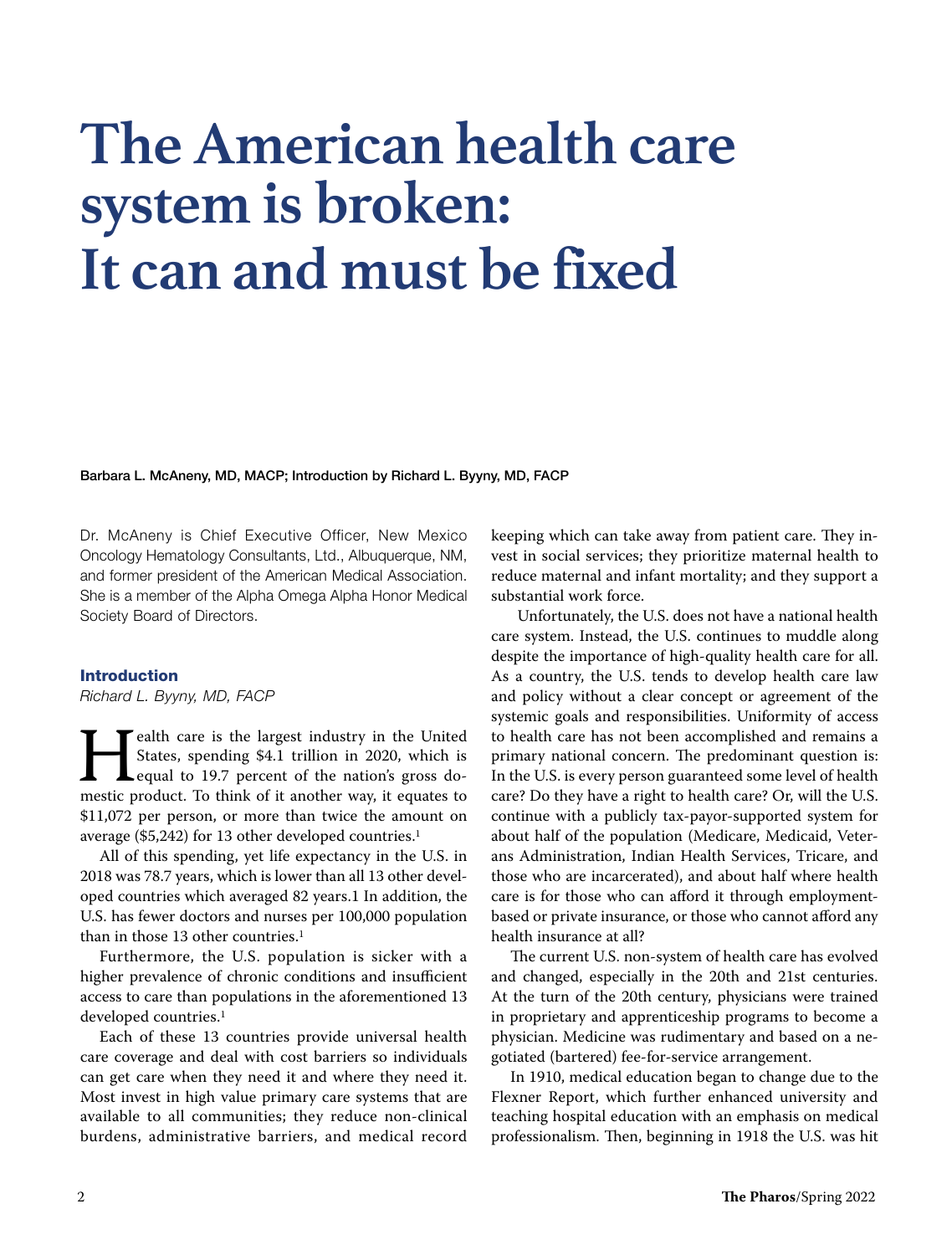with World War I, the Spanish Flu Pandemic, the Great Depression all of which impacted people, patients, medicine and health care. Congress created the U.S. Veterans Bureau in 1921 to provide medical care for battle-injured WWI soldiers which later became the Veterans Administration. Congress also passed the Maternity and Infancy Act of 1921, and the federal government provided states with funds for prenatal and maternity care.

Industrialization and urbanization rapidly developed in the U.S. which only exacerbated the nation's inability to respond appropriately in the development of medical policy and payment systems. States began to turn to the federal government to care for indigent patients, and city and county public clinics and hospitals were established in urban areas and cities.

The Truman Administration and Congress attempted, but failed, to get health care included in the Social Security Act, and/or the National Health Act, because they were labeled as "socialized medicine" (accepted by many as a generalized pejorative term), which continues to be an insurmountable obstruction to universal and national health reform. Initially, the courts confirmed that health care could be handled as a "matter of law" and as a national rather than a state or local problem, and the Supreme Court ruled that insurance was national commerce and could be regulated by Congress nationally. However, these rulings were reversed by Congress' interpretation that the Act created the presumption that the regulation of insurance remains with the states unless Congress explicitly states otherwise.

Concurrently, several other developments were transpiring. Following WW II, wage controls were instituted that did not apply to fringe benefits, e.g., insurance, and the National Labor Relations Board upheld unions' engagement in collective bargaining for benefits so that employer-based health insurance would not be taxable income for the employee. (Employer-sponsored health insurance continues to account for about one-half of the health insurance coverage today.)

On July 30, 1965, President Lyndon Johnson signed Medicare into law, drawing attention to the 20 years it had taken Congress to enact government health insurance for senior citizens after Truman had proposed it decades before. Medicare was designed to be a different approach for the elderly with a fully nationalized program to offer what was then comprehensive health insurance, including hospital and physician care. This was a totally federalized health care program funded by the federal government with no role for the states.

Medicaid was enacted at the same time as Medicare, however, Medicaid was structured to provide federal funding and requirements with shared state financing for a welfare-based approach to health care for the poorest and most needy.

Most recently, the Affordable Care Act provides multiple structures to various populations for access to care and payment in myriad ways. The result is an overly complex, disorganized system overseen by Congress and with multiple state bureaucracies, cultures, and health care needs. This includes fiscal intermediaries that amass a profit. It is estimated that there remain approximately 30 million uninsured people, and about 40 million underinsured.

In medicine and health care, the federalism approach in the U.S. is a cumbersome, limiting factor without uniformity and equality of access and cost of care. Access to care in this unwieldy system remains the U.S.'s primary challenge.

As a result, smaller, physician-owned practices are finding it difficult to sustain their office, and are regularly faced with burdensome bureaucratic requirements often meant for larger, multifaceted health care systems. This is a worrisome trend with uncertain effects and outcomes for health care, patient care, and the doctor-patient relationship.

For the first time in centuries, possibly ever, the percentage of physicians working in physician owned practices has dropped to less than 50 percent—49.1 percent in 2020.<sup>2</sup> The reasons are complex, but private practice physicians must deal with ever-changing boundless administrative, financial, and clinical requirements that are thrust upon them thereby creating an unmanageable, disorganized, costly system under which they are trying to provide care with reimbursement that has not kept up with the cost of doing business while hospital outpatient prospective payment systems increased by 60 percent. These difficulties result in the merger or take-over of smaller physician-owned private practices by larger, corporate hospital systems and/or for-profit entrepreneurs. This occurs even though data demonstrates that total spending and quality measures are equivalent or better in smaller physician-owned practices than other models of care.<sup>3</sup>

Independent practices offer benefits for physicians and patients, wherein physicians are able to value their autonomy and flexibility and appreciate accessible relationshipbased care while ensuring medical professionalism, all of which are advantages for patients. Threats to these independent practices include administrative burdens; low and declining payment rates threatening practice viability; lack of leverage in negotiations; costly recruitment; myriad insurance company requirements; prescription restrictions;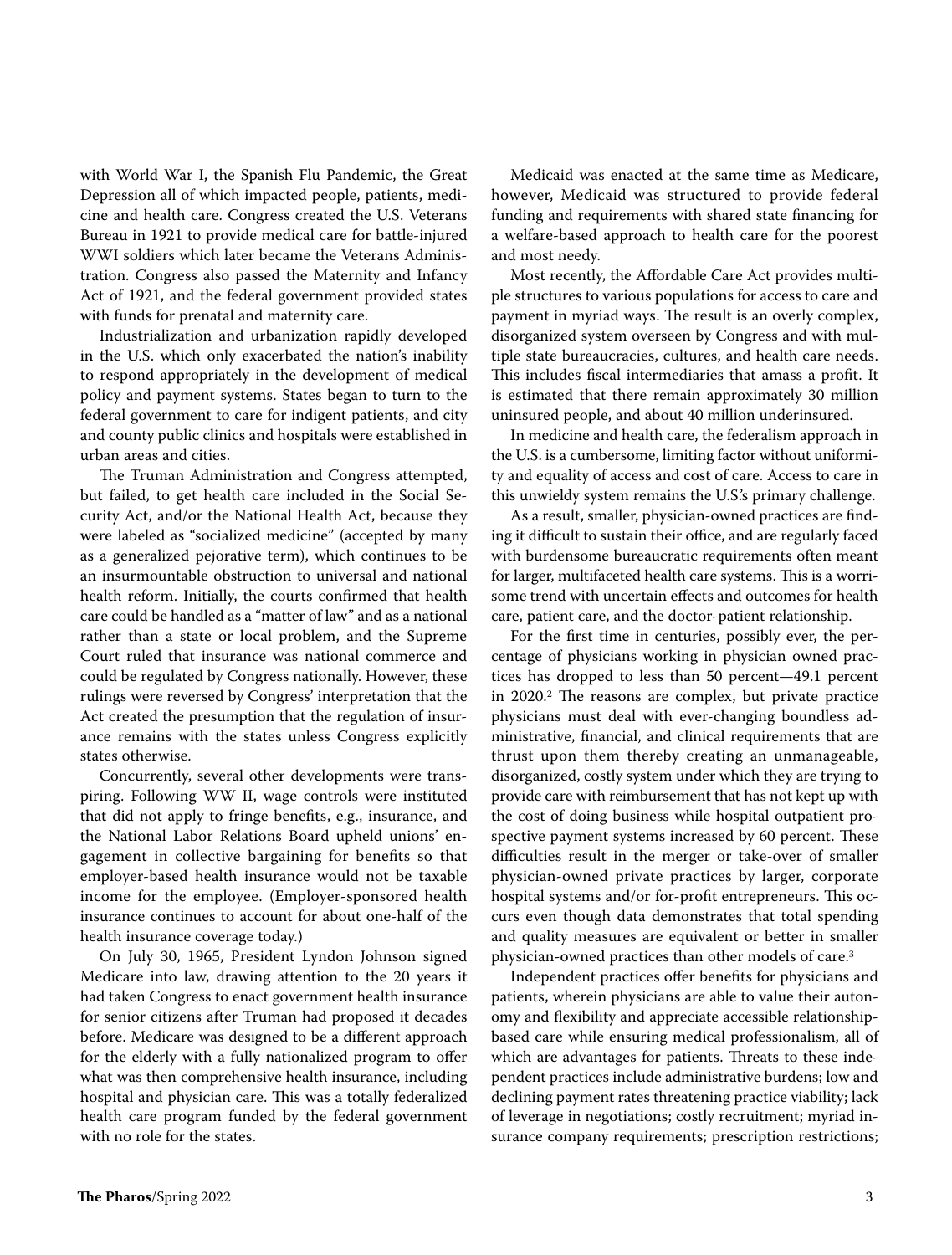and continuously changing electronic health record systems. These independent practices are in contrast to investor-owned health care facilities or organizations that focus on revenue and investor profits. They represent what has been referred to as a "medical-industrial complex that threatens to use its economic power to exert undue influence on public policy concerning health care."<sup>4</sup>

Traditionally, mergers and takeovers were formed to horizontally integrate care for patients in a corporate system that acquired or merged with other organizations to provide the same or similar services. Over time, this has changed to a vertical integration where organizations acquire or integrate with other organizations offering different levels of care, services or functions, e.g., hospital ownership of private practices. While this may seem like progress, it does come with a cost. Hospital owned practices have higher expenditures and higher costs for patients and insurers, which exacerbate the problem of access to health care; and many treat health care as a commodity rather than a right. Health care has become increasingly business-oriented rather than patient-oriented with more for-profit entities and private equity organizations.

The American College of Physicians recently published the policy report, "Profit Motive in Medicine May Contribute to a Broken Health Care System," which states, "We have seen health care become increasingly business-oriented and more for-profit entities and private equity investments. We need to be sure that profits never become more important than patient care in the practice of medicine." 5

The report details a series of recommendations that the U.S. health care system should make in order to protect patients over profits. Profit should never become more important than patient care. We must understand and continually commit to always providing the care for patients that is in their best interest. We must understand that medical professionalism requires physicians to fulfill their professional requirements to patients and communities no matter what organizational and financial structure they are working in, or, in the words of William Root, "be worthy to serve the suffering."

Dr. Barbara McAneny (AΩA, University of Iowa Roy J. and Lucille A. Carver College of Medicine, 1977), is a private practice physician with clinics in Albuquerque and Gallup, New Mexico, the first physician-owned multidisciplinary cancer centers in the state.

She is the founder of the board of the National Cancer Care Alliance, a group of independent practices collaborating to use innovation to deliver high-quality, high-value cancer care and to develop new alternative payment models based on sound data-driven principles.

"We work in a system that too often benefits hospitals, health plans, pharma and device companies, at the expense of physicians and patients. Physicians are frustrated when their concerns go unanswered. Physicians who actually treat patients should design the systems of health care," she explains.

The Pharos is honored to have Dr. McAneny write the Spring 2022 editorial depicting the plight of today's private, physician-owned medical practices, and call out to new physicians on why it is so important to consider a career in private practice medicine, especially in rural parts of the U.S., and the need to reform the system in order to respond effectively for doctors, patients, and society.

## The American health care system is broken: It can and must be fixed

Barbara L. McAneny MD, MACP

W e love to believe that we have the best health<br>care in the world: the best trained physicians<br>and personnel, always on the cutting edge<br>with the most modern equipment, the most up-to-date  $\blacktriangleright$  love to believe that we have the best health care in the world: the best trained physicians and personnel, always on the cutting edge research, the availability of new treatments, and the best outcomes. We have amazing researchers, some of whom can get the grants they need to do the science that matters to them. We insist that our health care system is there for all Americans.

In fact, when I was President of the American Medical Association (AMA) several years ago, representing the AMA to other countries' medical societies, I listened to complaints by physicians from other countries about their medical systems, almost always ending with the comment, "At least we are not as bad as the U.S. health care system."

How is that possible? Not surprisingly, it's all about money. The U.S. health care system is perfectly designed to get the results we have: highly profitable consolidated systems of hospitals; very profitable insurance companies and pharmacy benefit managers merging and acquiring each other, pharmaceutical companies making billions, and armies of well-paid consultants telling everyone how to play the game for bigger and better profits.

What we don't have is a health care system that makes it easy for people to get the care they need at a price either they or the country can afford.

We don't have a system that allows physicians to make a living delivering primary care, even though everyone agrees that primary care is essential for a well-functioning system.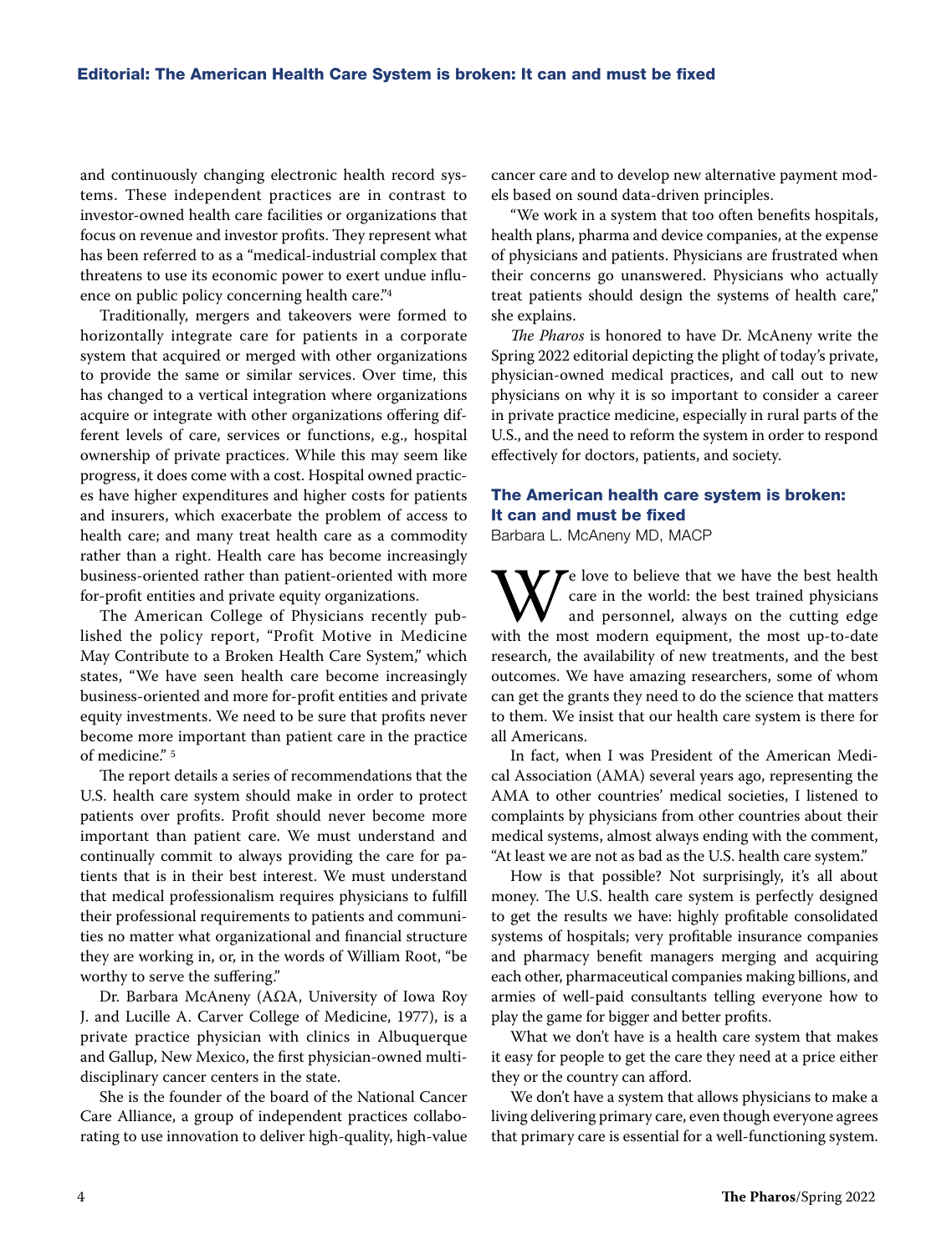We don't have a way to take research results and newly developed drugs and deliver them affordably to the people who need them.

Yes, we have dedicated physicians who care and really want to take care of people, but we burn them out with paperwork and meaningless quality measures. We teach our younger physicians that they need time off to achieve work life balance, but we never show them the joy of going home at the end of a long day feeling like you made a real difference in someone's life. For those of us who define success as being paid to do something we love, burnout is not an issue.

Unfortunately, the U.S. system does not allow the type of care we all envisioned ourselves providing. For example, internists live on evaluation and management codes. The usual code pays \$121.45 for a Medicare patient, possibly \$150 for a privately insured patient, and less for Medicaid or the Indian Health Service. Overhead for an internal medicine practice runs about 50 percent, with prior authorization costing the average physician \$75,000 per year. We pay people to play "Mother May I" with the insurance industry, and we pay people to bill and appeal denials. An internist who sees 16 patients per day, 5 days per week, 50 weeks per year bills around \$464,000 per year and takes home about \$232,000.

#### The Physician Fee Schedule

An internist will spend three to four hours each day filling out paperwork, trying to stay current, and maybe getting some sleep. Every year, The Centers for Medicare & Medicaid Services (CMS) lowers the amount that is paid on the Physician Fee Schedule for independent physicians, and increases what is paid to hospitals for outpatient work.

If, for example, I sold my practice to a hospital and saw the same patients in the same exam rooms with the same staff and the same outcomes as provided by independent physicians, CMS would pay the hospital between 1.5 and two times what they pay my independent practice under the Physician Fee Schedule.

Can we really afford to pay double for the same service? Is a hospital truly the right setting to manage chronic disease?

Ninety percent of health care dollars in this country are spent on chronic disease management. Hospitals were designed to handle acute care: emergencies, failures of the chronic disease management system to keep people healthy, a workspace for complex surgeries and multidisciplinary care and ICUs.

### The road to disaster

What happens to us in 2026 when the Part A trust fund

runs out of money, and we can no longer pay hospitals? When that happens, we will likely borrow more money from China, but after 25 years of running a practice, I know that borrowing money to fund operations is the road to disaster. Private equity groups and venture capitalists are happy to purchase our bloated systems, but what happens when they want their five times earnings before interest, taxes, depreciation, and amortization (EBIDTA) in five years? (If you need an EBIDTA reminder, you can find an excellent review at https://www.investopedia.com/ terms/e/ebitda.asp.)

Hospitals say that the extra payments are needed to provide emergency departments and to cover the uninsured. The government makes them tax exempt in exchange for that charitable work, but there is no accountability on whether the amount of charitable care is worth the tax exemption.

Emergency departments, like fire departments and police, are essential to public safety. To cover those expenses, a Facility Fee Surcharge is added to every event that occurs in the hospital. Patients unfortunate enough to seek care in this venue pay for the community benefit of emergency departments. It is a tax on sick people to pay for a safety net.

A better option might be for emergency services to be paid out of the tax base. Communities could adjust the size of emergency departments to the size of the population and make arrangements to transport patients with complex needs to better equipped emergency departments. People hate paying taxes, but sooner or later, we will all need an emergency department, so we should pay for the privilege of having one available.

If everyone in the country had insurance that covered the costs of their care, hospitals would not need their taxexempt status and would not have to increase the prices on one group of patients to pay the costs of treating a different group. For example, the Affordable Care Act was a small step in the right direction for solving the problem of hospitals and practices having to cost shift and raise rates to cover patients who can't pay. It makes perfect sense to subsidize insurance products so that patients can afford care without foregoing food and shelter. We currently all pay higher prices for the uninsured, with tax dollars, cost shifting and the loss of people from the workforce because their chronic diseases are not managed.

The insurance functions of hiring actuaries and using data systems to determine actual costs of care, set premiums and pay claims, are all that is really needed. Instead, there are for-profit commercial insurance companies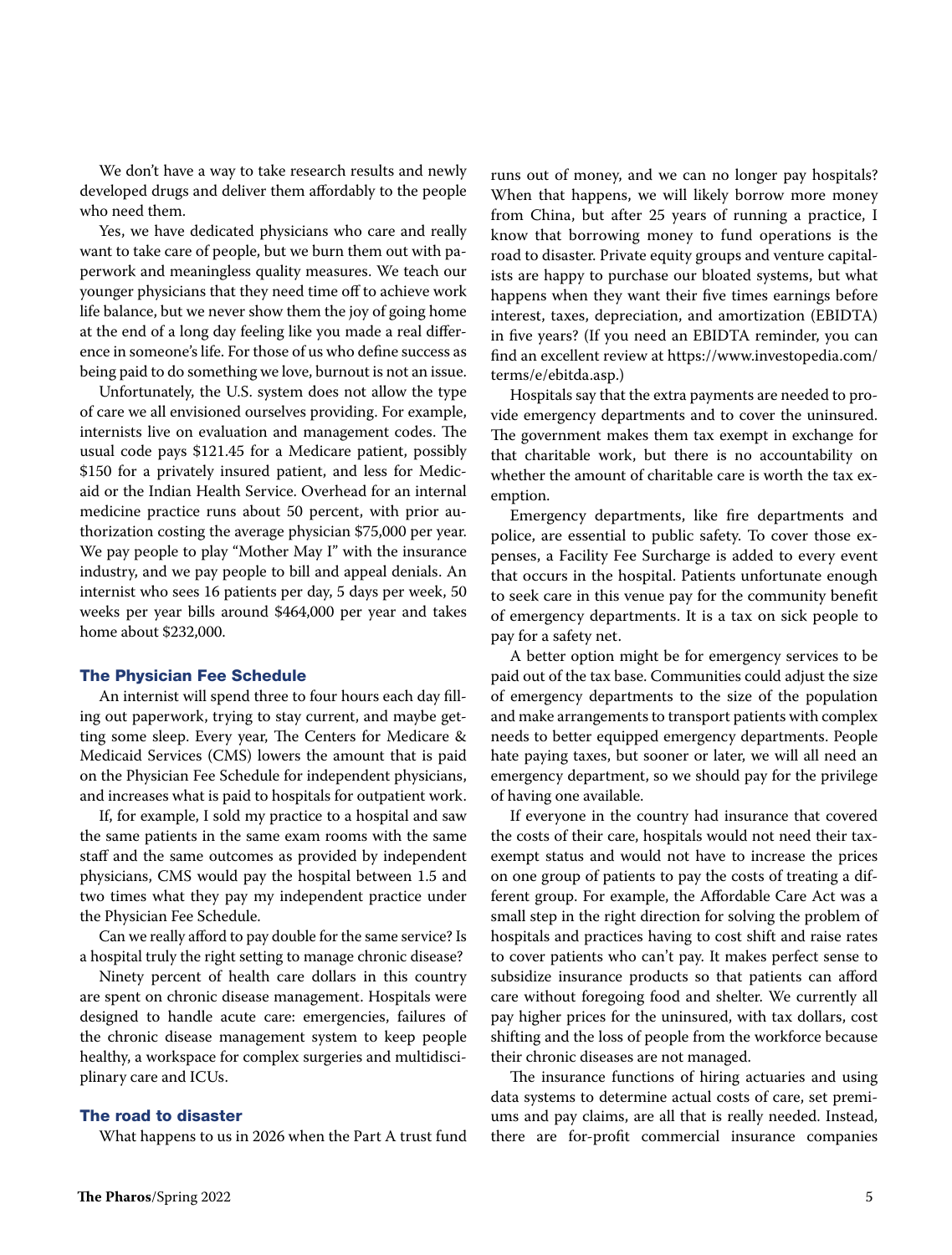where even Medicare Advantage plans are managed at significant profits and minimal value to the country. Insurance companies claim that without cost containment tools, like prior authorization processes, doctors would provide endless services for endless fees.

But there are other ways to ensure that only the best care is delivered. Health care payments could be managed like banking if we only knew what optimal care really costs. Suppose we paid our academic institutions to convene panels for optimal care. In oncology we have the National Comprehensive Cancer Network (NCCN), where guidelines are published, constantly updated by physician scientists, and payors pay for care that is on guideline. Off guideline care requires peer review.

## No winners or losers, just patient-centered health care

We can use data science to calculate the optimal payment for care. I developed the MASON (making accountable sustainable oncology networks) proposal and submitted it to the Center for Medicare & Medicaid Innovation (CMMI.) The proposal uses guidelines from NCCN, and a payment process designed to cover costs with a modest margin without the cost shifting and game playing that generates winners and losers. We would pay for drugs without a markup to cover all the costs of essential services. Data science can determine which costs are related to other conditions leaving the oncologist accountable only for cancer care. Data systems can pull data from EMRs to compare to guidelines and automate payments for care that meets standards. It would put a lot of administrators, the fastest growing segment of health care workers, out of work. The savings from not paying the administrative overhead would cut about 14 percent from the system.

The data science approach would cut into the profits of insurance companies and hospitals. But ideally, hospital payments should adequately cover the expensive services provided in intensive care units and operating rooms. Hospital systems are not capable of delivering efficient outpatient care. Hospitals would be paid the same margin as physician practices, and therefore would focus on those services that can be done only in a hospital setting.

We should pay for the most efficient site of service for chronic disease management, i.e., a physician practice embedded in a community convenient to where patients live. Imaging should cost the same in a free-standing imaging practice as in a hospital. Physician practices would thrive. Insurance profits would diminish because there would not be a need for many of their services.

Actuaries would be needed to determine the costs for fair coverage and a system to collect the premiums and pay claims. Perhaps a health care ATM?

We could eliminate copays and coinsurance as we know that those payments are barriers to good care, as well as bad care. Copays and coinsurances are highly regressive, hurting poor people and sick people more than the affluent.

Without having to hire people to manage insurance payments, practices could hire more clinicians. Of course, there would be a lot of consultants out of work.

## Rethinking copays and coinsurance

We are told that copays and coinsurance are necessary to curb costs. Perhaps it is time to rethink that assumption, since it has not proven to improve the quality of care, and merely adds profit to insurance companies. If we truly had the knowledge of the actual costs of delivering optimal care, we could add copays and coinsurance when a patient knowingly chooses a higher cost site of service. As a self-insured practice, I removed all copays for my employees to see their primary care physicians. I want them to have controlled diabetes! My prices have not risen.

If I could, I would assign an account to everyone in my health plan and add money when they behave as I wish them to. Give credit for not smoking, for seeing one's primary care physician, for medication adherence, cancer screenings and for selecting the low-cost alternatives for lab or imaging. Remove credit for missing appointments or skipping prescriptions. At the end of the year, allow the patients to use their accounts for something that has value to them. If a patient wishes to try a therapy without value, like chemotherapy at the end of life, the copay should be very high. Now that would be value-based insurance design.

We can use scientific data to determine what care really costs in areas with different social determinants, and pay sufficiently, with a margin, for care in those areas. Perhaps we could even pay more to clinicians to encourage them to locate in underserved areas. Economic development for communities includes having a health care delivery system.

#### The high price of pharmaceuticals

Restructuring insurance payments should also address the high price of drugs. Consider the rationale for coinsurances for drugs: We would prefer that patients choose the low-cost generic rather than the brand name drug when an equivalent exists, so it makes sense to lower copays for generics. But when a patient with cancer must pay a 20 percent coinsurance for a drug with no generic options, that is a significant hardship that is designed to profit insurers.